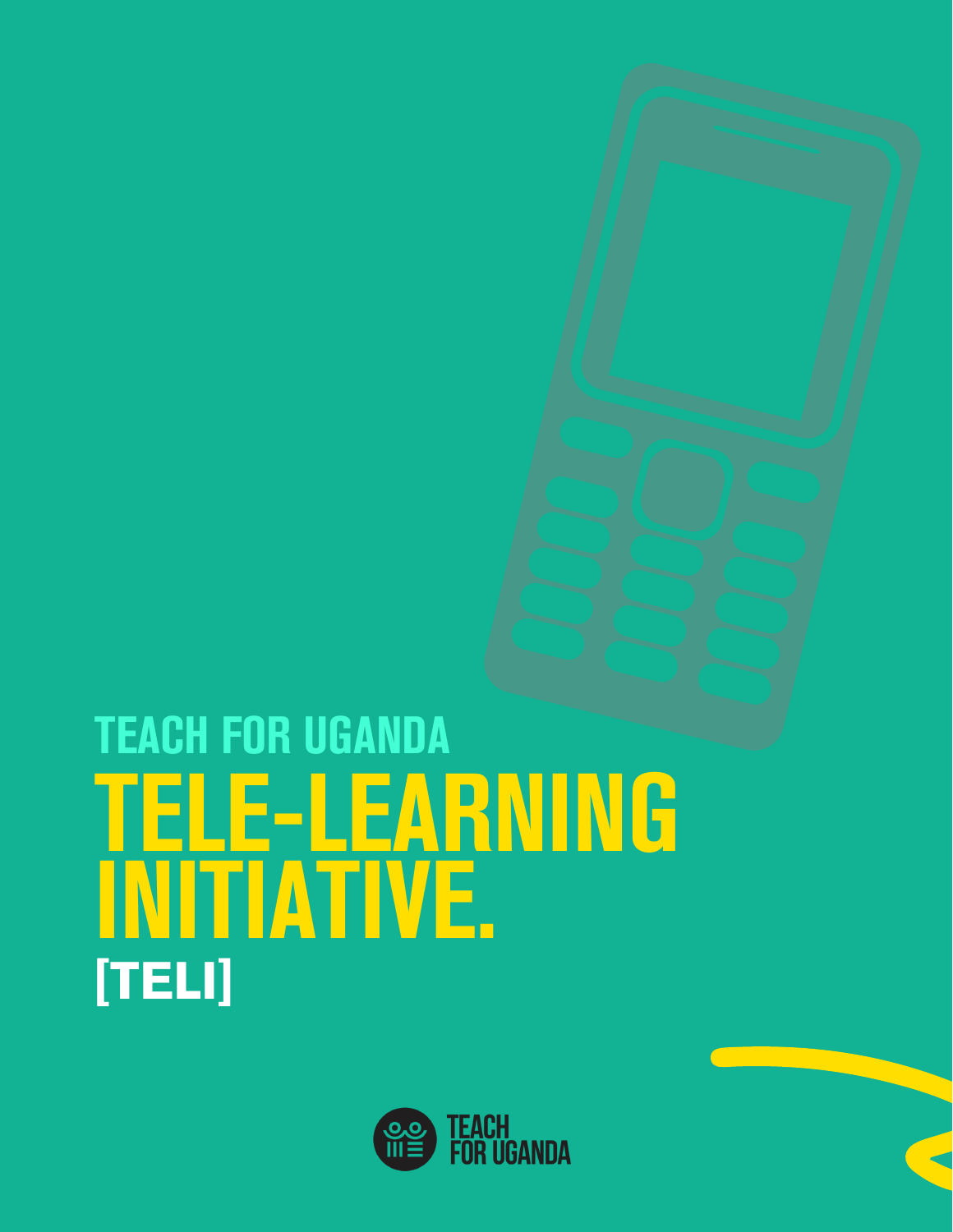## SNAPSHOT OF THE TELE-LEARNING INITIATIVE

Between 2020 and 2021, Uganda has undergone nationwide lockdowns twice as a strategy to curb down the national spread of the COVID 19 pandemic. All Educational institutions have had to continue locked with lower primary classes not getting opened since February 2020.

Teach For Uganda(TFU) quickly brainstormed on this aspect given the fact that this is one of the major goals in the global Education report to be given priority. It is against this background that Teach For Uganda developed several initiatives including the Tele-Learning Initiative, Workbooks development for distribution, and digital learning to support learning continuity of all the children regardless of the lockdown. The Tele-Learning Initiative with parents' involvement particularly will play a major role in supporting the education progress of their children during this period.

The specific components of the Tele-Learning Initiative include the parents' engagement strategy, the Tele-Learning strategy, the Tele-Lesson template, the Psychological guide for parents and learners, the curriculum breakdown, and the manuals. The Tele-Learning Initiative shall be delivered by Fellows and will last 15 to 30 minutes targeting 10 learners per day. The parents or caregivers will be required to have their phones charged and supervise the learning process for their children.



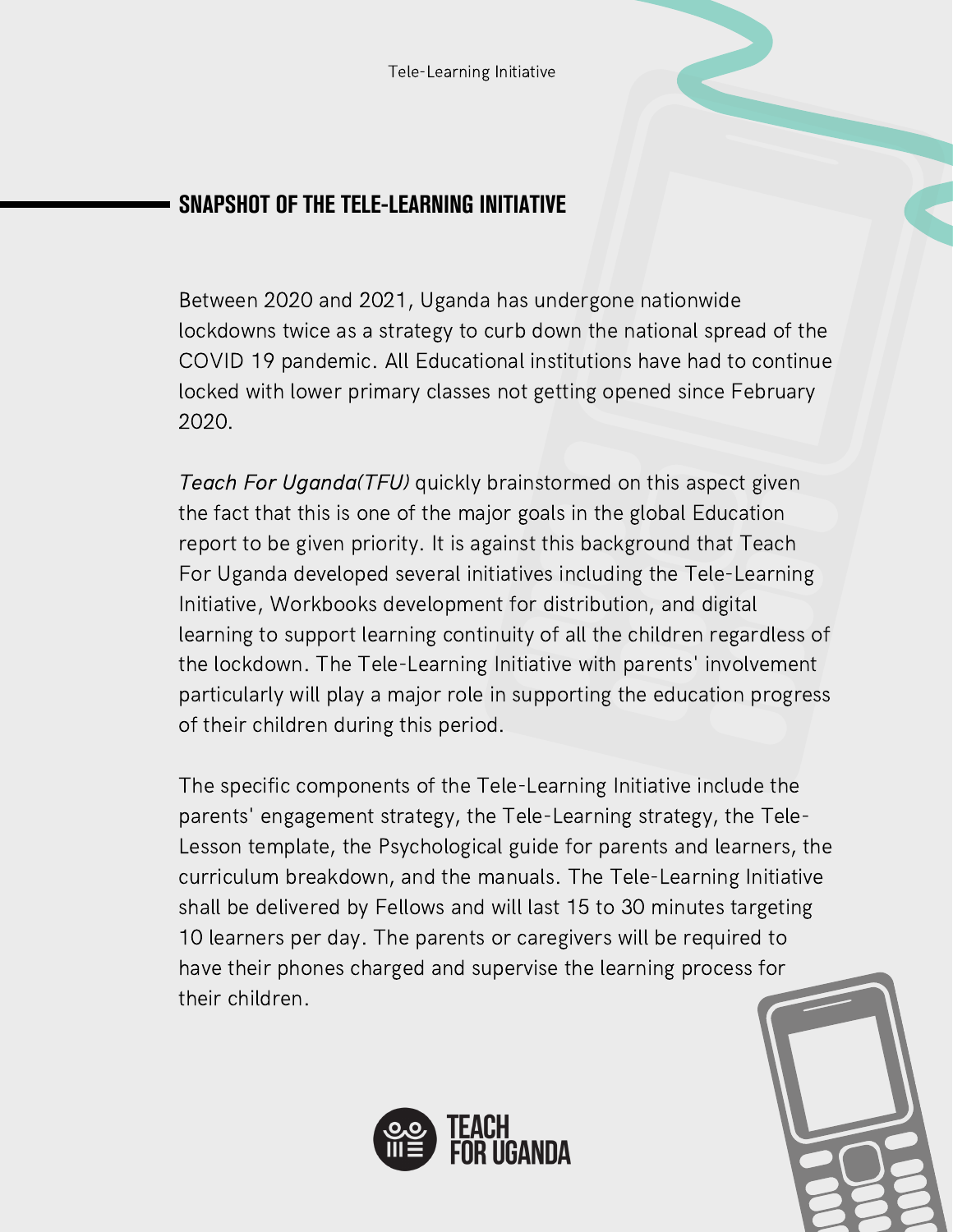## Importance of TFU Tele-Learning Initiative

- The Tele-Learning Initiative promotes children's interest in education.  $\rightarrow$
- The design of Tele-Learning offers emotional and mental support to both  $\rightarrow$ learners and their parents who have faced the effects of Covid-19 pandemic
- It helps parents manage stress caused by children at home and financial stress  $\rightarrow$ management as well.
- It provides opportunities for children to connect on voice with their teachers (TFU  $\rightarrow$ Fellows).
- The initiative brings hope in the minds of children that education institutions will reopen and provides hope to parents that their children are able to learn just like  $\rightarrow$ other children especially in urban settings and those in international schools.
- Tele-Learning Initiative provides continued learning for children and keeps their  $\rightarrow$ cognitive and developmental mindset active.
- There is an opportunity for parents to engage with their children as facilitators of  $\rightarrow$ home-based learning.
- It is an option for children who are not able to attend lessons on TV, radio and zoom platforms that are commonly used by children who have access to such  $\rightarrow$ materials.
- It's less costly and affordable to parents who may not own a TV, radio or are  $\rightarrow$ unable to buy batteries regularly and also unable to buy internet data bundles.
	- It provides room for oral assessments for children so as to gage their performance.
	- It takes a short time of 15-30 minutes of both interactions and learning which involve children, their teachers (fellows) and the parents.